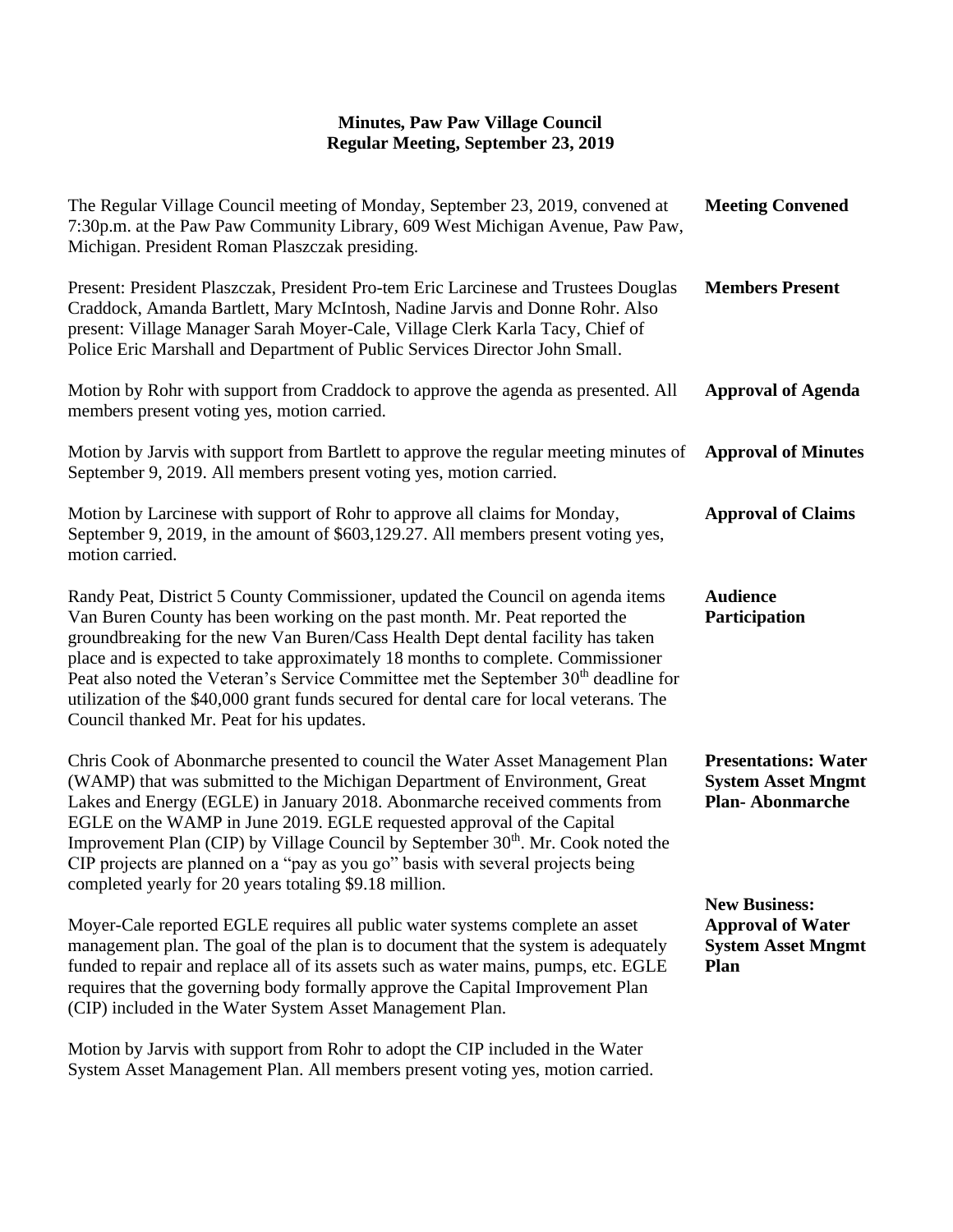| Chris Cook from Abonmarche gave a brief update on the status of the streetscape<br>project, primarily focusing on funding sources and the next steps.                                                                                                                                                                                                                                                                                                                                                                                                                                                                                                                                                     | <b>Streetscape Plan</b><br><b>Update</b>                                      |
|-----------------------------------------------------------------------------------------------------------------------------------------------------------------------------------------------------------------------------------------------------------------------------------------------------------------------------------------------------------------------------------------------------------------------------------------------------------------------------------------------------------------------------------------------------------------------------------------------------------------------------------------------------------------------------------------------------------|-------------------------------------------------------------------------------|
| The Braganinis are purchasing the Winery Shops strip mall to the south of St. Julian<br>Winery. They are requesting that the Village consider a commercial rehabilitation tax<br>exemption for the property to assist them in rehabilitating the property. First, a<br>commercial rehabilitation district must be created and then the village can consider<br>whether or not to issue the exemption. The area of a rehabilitation district must be at<br>least 3 acres in size. The Council has some concerns with allowing tax exemptions in<br>this commercialized, high property value area. Moyer-Cale will speak to the<br>Braganinis regarding Council's concerns.                                 | <b>Proposal for</b><br><b>Commercial</b><br>Rehabilitation<br><b>District</b> |
| Moyer-Cale reported the finance and admin committee has suggested setting goals for<br>the Village to help focus resources toward our primary objectives. Moyer-Cale<br>presented Council with a list of various goals and objectives that have been mentioned<br>previously or have been included in other plans such as the Master Plan or Park and<br>Rec plan. Moyer-Cale asked Council to please rate the importance of each item on the<br>list on a scale of 1-3. Once the lists have been returned to her, Moyer-Cale will<br>compile a master list that can be used to arrange priorities and use that to set<br>department goals and influence the capital improvement plan and budget planning | <b>Three Year Goal</b>                                                        |
| process.                                                                                                                                                                                                                                                                                                                                                                                                                                                                                                                                                                                                                                                                                                  | <b>Ongoing Business</b>                                                       |
| The Paw Paw High School Student Council is requesting to hold the Homecoming<br>Parade on Friday, October 11 <sup>th</sup> between 4 pm and 5 pm.                                                                                                                                                                                                                                                                                                                                                                                                                                                                                                                                                         | <b>Paw Paw</b><br><b>Homecoming Parade</b><br><b>Approval</b>                 |
| Motion by McIntosh with support from Jarvis to approve the request from the Paw<br>Paw High School Student Council to hold a parade on October 11 <sup>th</sup> between 4 pm and<br>5 pm and to facilitate the necessary road closures. All members present voting yes,<br>motion carried.                                                                                                                                                                                                                                                                                                                                                                                                                |                                                                               |
| Moyer-Cale reported the DNR did not grant the permit for a November 1st lake<br>drawdown. Moyer-Cale noted there is not enough time to post the public notices and<br>hold the required public hearing to begin the drawdown in October. There will be no<br>2019 fall Maple Lake drawdown. Moyer-Cale told the DNR that she would however<br>like to proceed with the public hearing so EGLE will be able to tell us what testing<br>will need to be completed for future drawdowns.                                                                                                                                                                                                                     | <b>Maple Lake</b><br><b>Drawdown Update</b>                                   |
| EDTA contamination was found west of the village as a result of actions taken by<br>Coca Cola. This contamination has the potential to affect our primary wells. As a<br>result, Coca Cola does annual testing of wells in the area as well as quarterly tests of<br>the Village wells. Moyer-Cale believes a discussion needs to ensue on how these tests<br>are completed and what options the village has for alternative sources of drinking<br>water.                                                                                                                                                                                                                                                | <b>EDTA Testing</b>                                                           |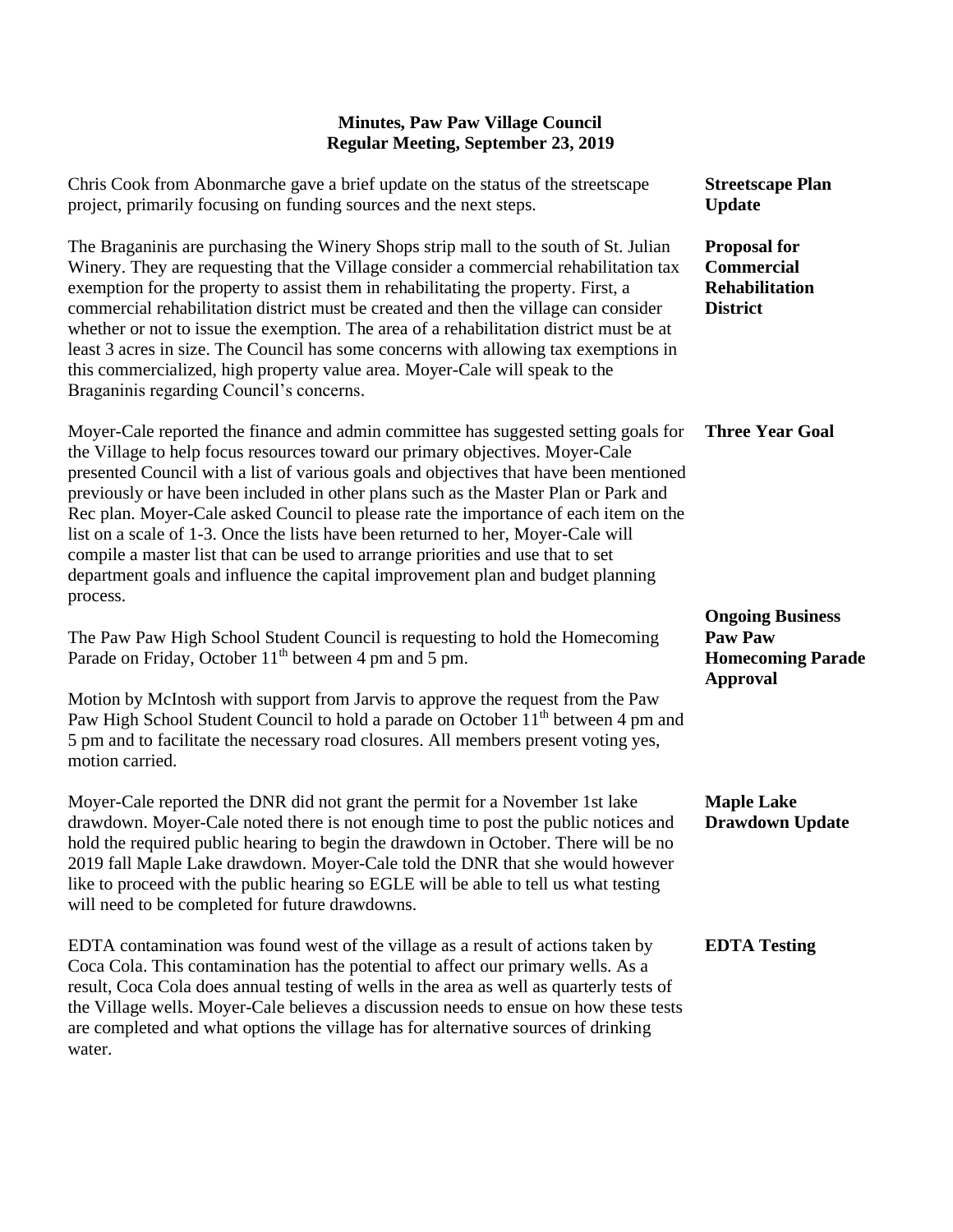| No Report.                                                                                                                                            | <b>Committee Meetings</b><br>and Reports<br><b>Finance and Admin</b> |
|-------------------------------------------------------------------------------------------------------------------------------------------------------|----------------------------------------------------------------------|
| No Report.                                                                                                                                            | <b>Public Services</b>                                               |
| No Report.                                                                                                                                            | Area Parks & Rec                                                     |
| No Report.                                                                                                                                            | <b>DDA</b>                                                           |
| Plaszczak announced that the Economic Development Committee would like to add<br>some additional members with real estate experience.                 | <b>Economic Develop</b>                                              |
| No Report.                                                                                                                                            | <b>Farmers Market</b>                                                |
| No Report.                                                                                                                                            | <b>Fire Board</b>                                                    |
| No Report.                                                                                                                                            | <b>Historical Committee</b>                                          |
| Rohr reported although she was ill and unable to attend, the Housing Commission's                                                                     | <b>Housing Commission</b>                                            |
| recent open house was well attended.<br>No Report.                                                                                                    | <b>Maple Lake</b><br><b>Preservation</b>                             |
| No Report.                                                                                                                                            | <b>Planning Commission</b>                                           |
| No Report.                                                                                                                                            | <b>Wellhead Protection</b>                                           |
| No Report.                                                                                                                                            | <b>Wine &amp; Harvest</b>                                            |
|                                                                                                                                                       | <b>Council Member</b><br><b>Comments</b>                             |
| Jarvis commended Chief Marshall and his staff on a job well-done capturing the<br>suspect of the recent bank robbery.                                 | <b>Jarvis</b>                                                        |
| Moyer-Cale encourages everyone to check out the newly constructed Village of Paw<br>Paw website.                                                      | <b>Manager Comments</b><br><b>Moyer-Cale</b>                         |
| Motion by McIntosh with support by Craddock to adjourn the meeting. All members<br>present voting yes, motion carried. Meeting adjourned at 9:00 p.m. | <b>Adjournment</b>                                                   |